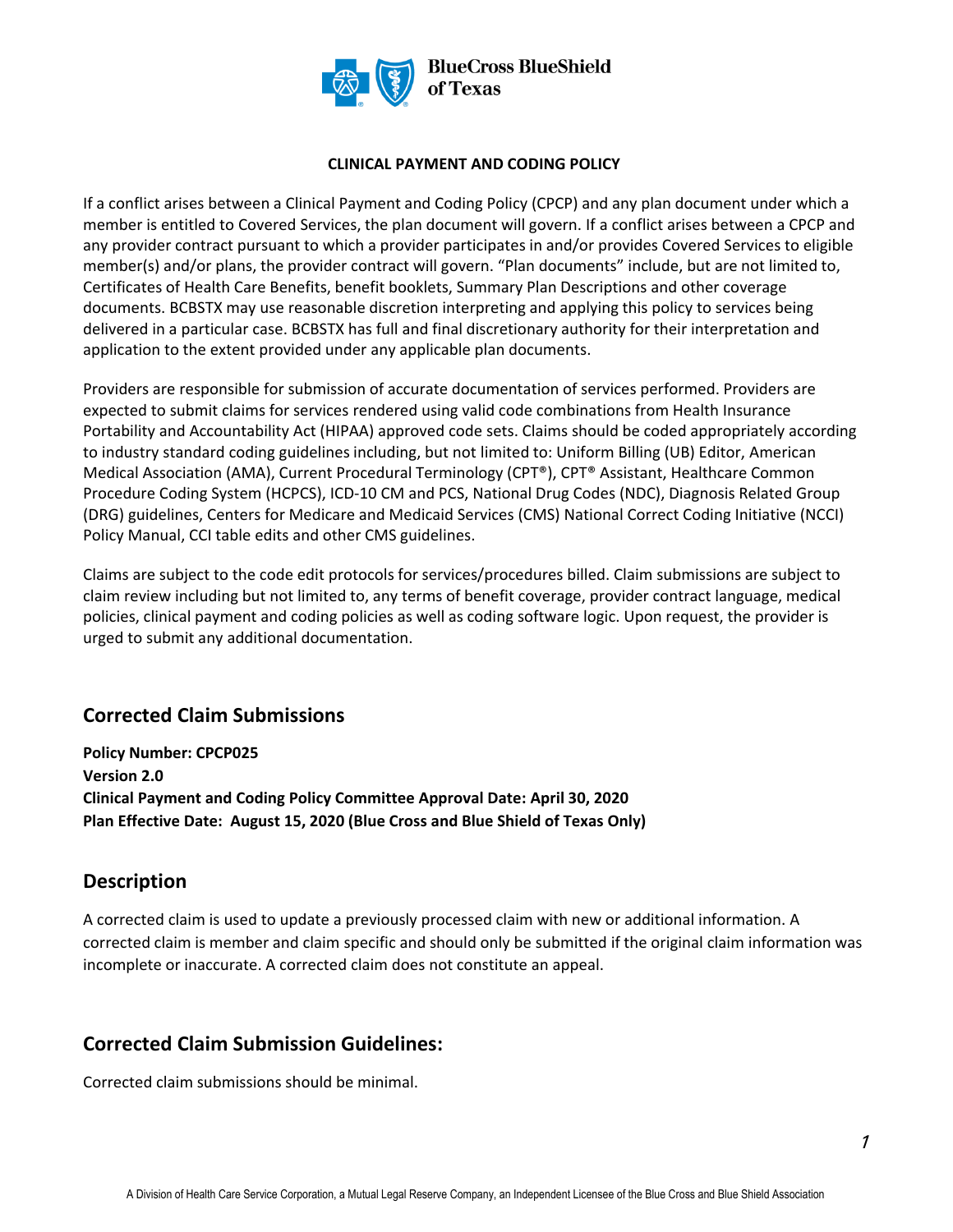

To submit a corrected claim, required information is needed to support the change(s) to an incorrect or incomplete claim submission previously processed. All accurate line items from the original submission must appear on the replacement claim along with the line items requiring a correction to avoid unintended refund or overpayment requests. In some cases, medical records may be required to justify corrections to diagnosis codes, DRGs, procedure codes, medication units, modifiers or other modifications.

### **Examples of Supporting Documentation**:

- Medical records
- Copy of the original claim
- Documentation reflecting a procedure was repeated on the same day

### **Acceptable reasons for corrected claims include, but are not limited to, the following:**

- Addition of late charges to an inpatient or outpatient claim when the original claim has been processed\*
- Replacing the previous or original claim with a correction, addition or removal of charges for services (e.g., update of diagnosis code, procedure code, modifier update, units billed)
- Update to billed charges\*\*
- Cancellation of the previous or original claim submitted
- Date of service correction
- Provider ID# correction

\*When submitting late charges to an inpatient or outpatient claim when the original claim has been processed, submission of the entire claim (original values and late charges) should be resubmitted with the appropriate frequency code. If only late charges are submitted (not including original values) this could result in a denial of the claim. If a Hospital Charge Audit (itemized bill review) has been performed, the only late charges that may be submitted post review, are those that were identified during the review.

\*\*Billed charges must comply with applicable law. An increase in billed charges for line items from the original claim without adequate justification is not considered a corrected claim and may result in a claim review.

Note: If a review of a claim has been performed:

- The overpayment amount will be calculated based on the review findings;
- A corrected claim will not preclude the requirement to refund an overpayment where that overpayment has not been addressed in the corrected claim.

A corrected claim should be submitted as an electronic replacement claim or on a paper claim form along with a [Corrected Claim Review Form](https://www.bcbstx.com/provider/pdf/tx-corrected-provider-claim-review-form-fillable.pdf) (available on the provider tab of the plan's website). The corrected claim should include all line items previously processed correctly. Reimbursement for line items no longer included on the corrected claim may be subject to recoupment by the plan.

### **Electronic Submission**

The plan's claim system recognizes electronic claim submissions by the frequency code. The ANSI X12 837 claim format permits changes to claims that were not included on the original adjudication. The 837 Implementation Guides refer to the National Uniform Billing Data Element Specifications Loop 2300 CLM05-3 for explanation and usage. In the 837 formats, the codes are called "claim frequency codes." All corrected claim submissions should contain the original claim number or the Document Control Number (DCN).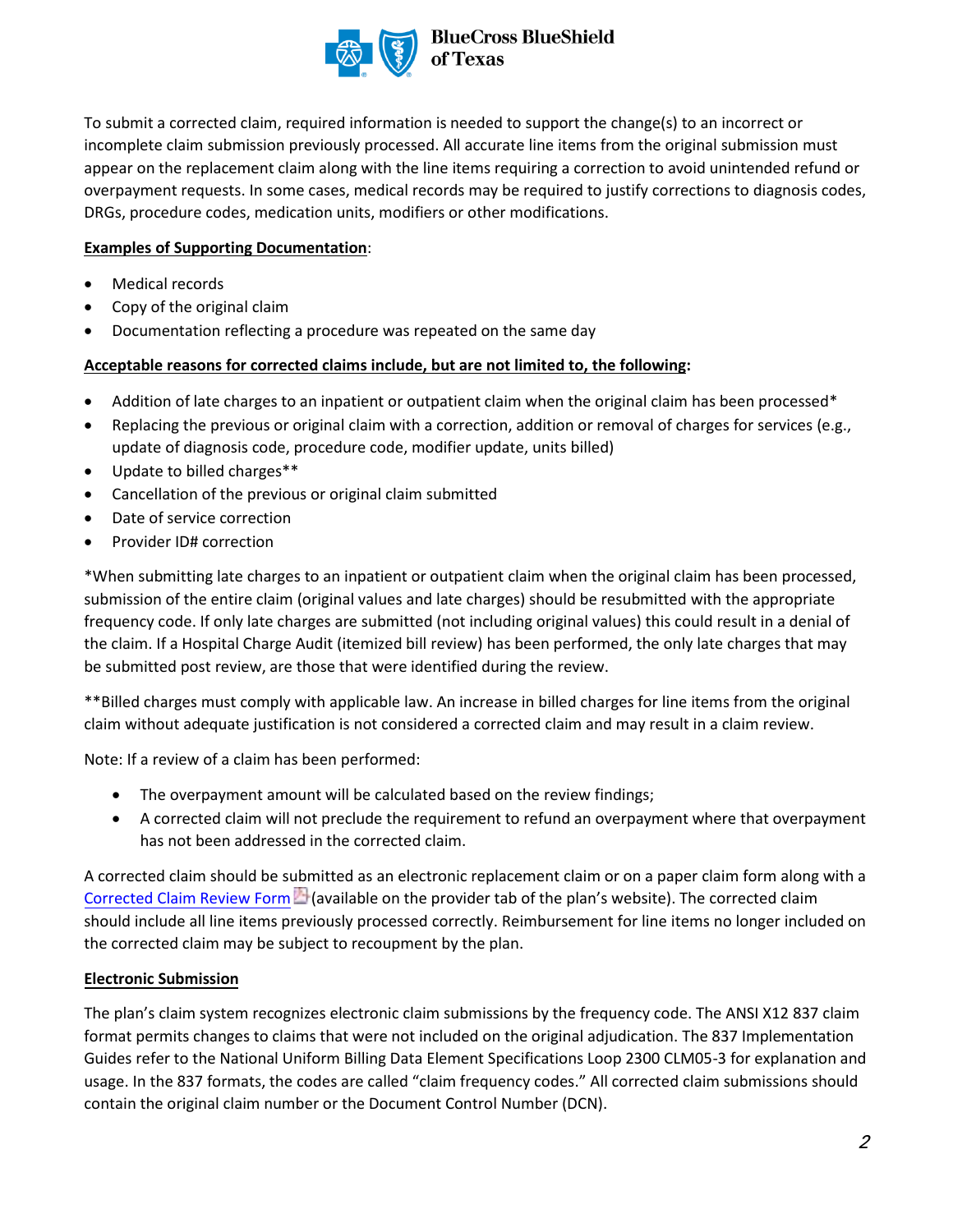

**BlueCross BlueShield** of Texas

### **Paper Submission**

When submitting a paper claim, Professional providers should use Form CMS-1500 (version 08/05) and Institutional providers should use Form UB04.

Frequency codes for CMS-1500 Form box 22 (Resubmission Code) or UB04 Form box 4 (Type of Bill) should contain a **7** to replace the frequency billing code (corrected or replacement claim) or an **8** (Void Billing Code). All corrected claim submissions should contain the original claim number or the Document Control Number (DCN).

\*Note: The plan requires an NPI number and paper claims may be denied if filed with only the plan's provider number. Paper claims that are rejected/denied will be returned with a cover letter explaining the reason for return. Providers can obtain additional information about the CMS-1500 claim form by visiting the National Uniform Claim Committee website located in the references below.

### **Frequency Codes**

| <b>FREQUENCY CODE</b>                                    | <b>DESCRIPTION</b>                                                                                                                         | <b>SUBMISSION</b>                                                                                                              | <b>ACTION</b>                                                                                                                                      |
|----------------------------------------------------------|--------------------------------------------------------------------------------------------------------------------------------------------|--------------------------------------------------------------------------------------------------------------------------------|----------------------------------------------------------------------------------------------------------------------------------------------------|
|                                                          |                                                                                                                                            | <b>GUIDELINES</b>                                                                                                              |                                                                                                                                                    |
| 5 - Late Charge(s)<br>(Institutional Providers)<br>Only) | Use to submit additional<br>charges for the same date(s) of<br>service on a previous claim.                                                | File electronically, as usual.<br>Include only the additional late<br>charges that were not<br>included on the original claim. | The plan will add the late<br>charges to the previously<br>processed claim.                                                                        |
| 7 - Replacement of Prior<br>Claim                        | Use when replacing the entire<br>claim (all but identity<br>information).                                                                  | File electronically, as usual.<br>File the claim in its entirety,<br>including all services for<br>reconsideration.            | The plan will adjust the<br>original claim. The corrections<br>submitted represent a<br>complete replacement of the<br>previously processed claim. |
| 8 - Void/Cancel of Prior<br>Claim                        | Use to entirely eliminate a<br>previously submitted claim for<br>a specific provider, patient,<br>insured and "statement covers<br>period" | File electronically, as usual.<br>Include all charges submitted<br>on the original claim.                                      | The plan will void the original<br>claim from records based on<br>this request.                                                                    |

Electronic replacement claims submitted with claim frequency code **7** or **8** with the original claim number or the DCN must be submitted in Loop 2300 REF02- Payer Claim Control Number with qualifier F8 in REF01. Failure to submit without the original claim number or DCN will generate a compliance error and the claim will be rejected. The plan will only accept claim frequency code **7** to replace a prior claim or **8** to void a prior claim.

### **Additional Information for Professional Providers/ Electronic Submissions**

A claim correction submitted without the appropriate frequency code will deny and the original claim number or DCN will not be adjusted.

## **Additional Information for Institutional Providers/Electronic Submissions**

A claim correction submitted without the appropriate frequency code will deny as a duplicate and the original claim number or DCN will not be adjusted.

Refer to the plan's website for the benefits of submitting claims electronically, available vendor partners, guidance and examples on submitting an electronic replacement claim/corrected claim.